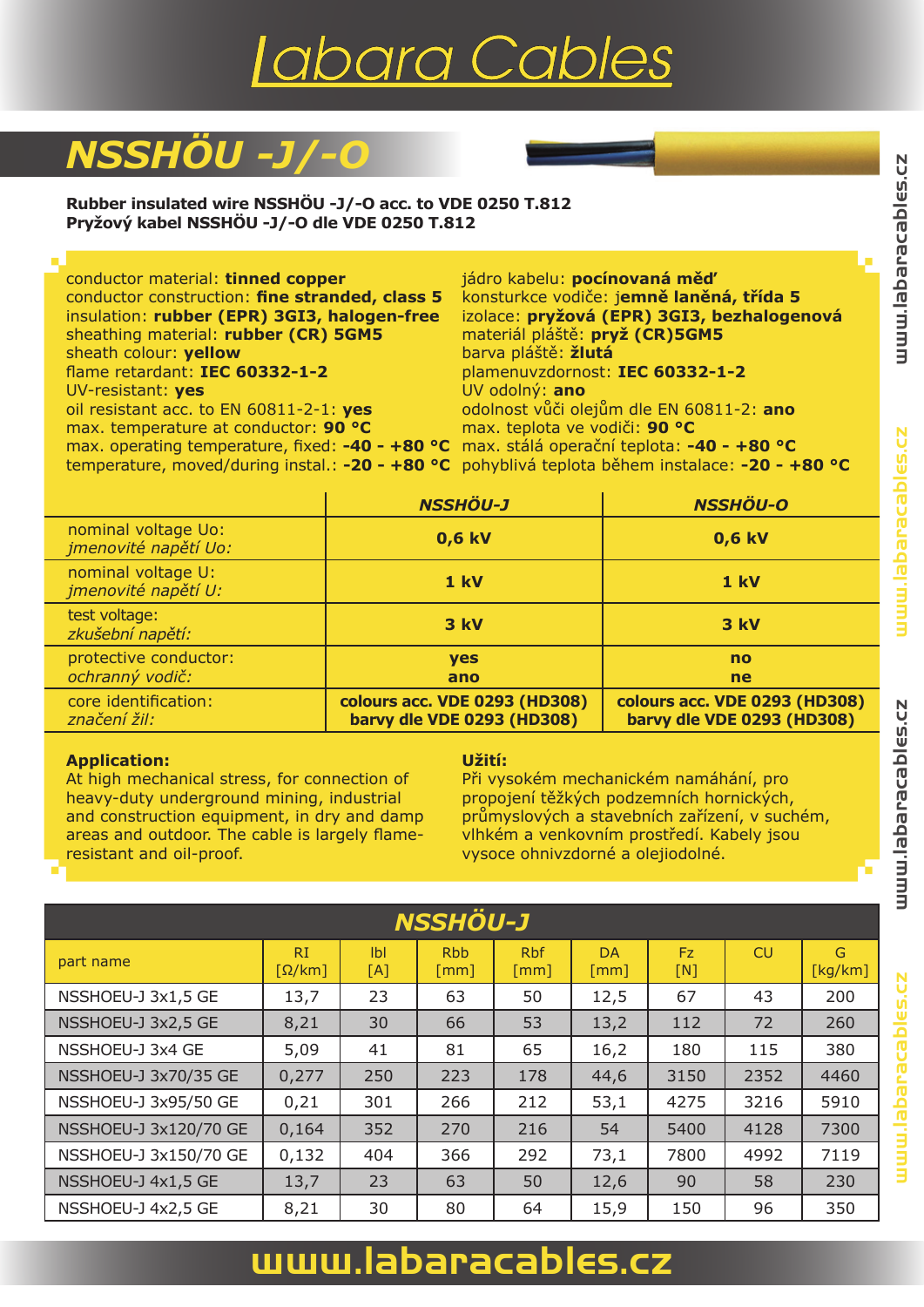# Iabara Cables

| <b>NSSHÖU-J</b>     |                     |                         |                                  |                    |                   |            |      |              |
|---------------------|---------------------|-------------------------|----------------------------------|--------------------|-------------------|------------|------|--------------|
| part name           | RI<br>$[\Omega/km]$ | I <sub>b</sub> I<br>[A] | <b>Rbb</b><br>$\lceil mm \rceil$ | <b>Rbf</b><br>[mm] | <b>DA</b><br>[mm] | Fz.<br>[N] | CU   | G<br>[kg/km] |
| NSSHOEU-J 4x4 GE    | 5,09                | 41                      | 88                               | 70                 | 17,5              | 240        | 154  | 450          |
| NSSHOEU-J 4x6 GE    | 3,39                | 53                      | 94                               | 76                 | 18,8              | 360        | 230  | 560          |
| NSSHOEU-J 4x10 GE   | 1,95                | 74                      | 115                              | 92                 | 23                | 600        | 384  | 860          |
| NSSHOEU-J 4x16 GE   | 1,24                | 99                      | 137                              | 110                | 27,3              | 960        | 614  | 1350         |
| NSSHOEU-J 4x25 GE   | 0,795               | 131                     | 173                              | 138                | 34,5              | 1500       | 960  | 2010         |
| NSSHOEU-J 4x35 GE   | 0,565               | 162                     | 182                              | 146                | 36,4              | 2100       | 1344 | 2590         |
| NSSHOEU-J 4x50 GE   | 0,393               | 202                     | 208                              | 166                | 41,5              | 3000       | 1920 | 3660         |
| NSSHOEU-J 4x70 GE   | 0,277               | 250                     | 233                              | 186                | 46,5              | 4200       | 2688 | 4605         |
| NSSHOEU-J 4x95 GE   | 0,21                | 301                     | 284                              | 227                | 56,8              | 5700       | 3648 | 6400         |
| NSSHOEU-J 4x120 GE  | 0,164               | 352                     | 328                              | 262                | 65,5              | 7200       | 4608 | 7705         |
| NSSHOEU-J 4x150 GE  | 0,132               | 404                     | 366                              | 293                | 73,2              | 9000       | 5760 | 8200         |
| NSSHOEU-J 4x185 GE  | 0,108               | 461                     |                                  |                    | 76,2              | 11100      | 7104 | 10604        |
| NSSHOEU-J 5x1,5 GE  | 13,7                | 23                      | 76                               | 60                 | 15,1              | 112        | 72   | 255          |
| NSSHOEU-J 5x2,5 GE  | 8,21                | 30                      | 86                               | 69                 | 17,2              | 187        | 120  | 385          |
| NSSHOEU-J 5x4 GE    | 5,09                | 41                      | 97                               | 78                 | 19,4              | 300        | 192  | 560          |
| NSSHOEU-J 5x6 GE    | 3,39                | 53                      | 107                              | 86                 | 21,4              | 450        | 288  | 670          |
| NSSHOEU-J 5x10 GE   | 1,95                | 74                      | 118                              | 94                 | 23,5              | 750        | 480  | 1000         |
| NSSHOEU-J 5x16 GE   | 1,24                | 99                      | 151                              | 120                | 30,1              | 1200       | 768  | 1570         |
| NSSHOEU-J 5x25 GE   | 0,795               | 131                     | 178                              | 142                | 35,5              | 1875       | 1200 | 2340         |
| NSSHOEU-J 5x35 GE   | 0,565               | 162                     | 221                              | 176                | 44,1              | 2625       | 1680 | 3400         |
| NSSHOEU-J 7x1,5 GE  | 13,7                | 23                      | 85                               | 68                 | 16,9              | 157        | 101  | 410          |
| NSSHOEU-J 7x2,5 GE  | 8,21                | 30                      | 98                               | 78                 | 19,5              | 262        | 168  | 500          |
| NSSHOEU-J 10x1,5 GE | 13,7                | 23                      | 103                              | 82                 | 20,5              | 225        | 144  | 545          |
| NSSHOEU-J 11x1,5 GE | 13,7                | 23                      | 111                              | 88                 | 22,1              | 247        | 158  | 600          |
| NSSHOEU-J 12x2,5 GE | 8,21                | 30                      | 108                              | 86                 | 21,6              | 450        | 288  | 770          |
| NSSHOEU-J 18x2,5 GE | 8,21                | 30                      | 139                              | 111                | 27,8              | 675        | 432  | 1160         |

| <b>NSSHÖU-O</b>    |                                              |                       |                                  |                                    |            |                  |           |              |
|--------------------|----------------------------------------------|-----------------------|----------------------------------|------------------------------------|------------|------------------|-----------|--------------|
| part name          | <b>RI</b><br>$\lceil \Omega/{\sf km} \rceil$ | I <sub>b</sub><br>[A] | <b>Rbb</b><br>$\lceil mm \rceil$ | <b>Rbf</b><br>$\lceil$ mm $\rceil$ | DA<br>[mm] | <b>Fz</b><br>[N] | <b>CU</b> | G<br>[kg/km] |
| NSSHOEU-O 1x16 GE  | 1,24                                         | 99                    | 57                               | 46                                 | 11,4       | 240              | 154       | 260          |
| NSSHOEU-O 1x25 GE  | 0,795                                        | 131                   | 66                               | 52                                 | 13,1       | 375              | 240       | 400          |
| NSSHOEU-O 1x35 GE  | 0,565                                        | 162                   | 73                               | 58                                 | 14,5       | 525              | 336       | 500          |
| NSSHOEU-O 1x50 GE  | 0,393                                        | 202                   | 95                               | 76                                 | 19         | 750              | 480       | 680          |
| NSSHOEU-O 1x70 GE  | 0,277                                        | 250                   | 100                              | 80                                 | 20         | 1050             | 672       | 900          |
| NSSHOEU-O 1x95 GE  | 0,21                                         | 301                   | 111                              | 89                                 | 22,2       | 1425             | 912       | 1150         |
| NSSHOEU-O 1x120 GE | 0,164                                        | 352                   | 120                              | 96                                 | 24         | 1800             | 1152      | 1440         |
| NSSHOEU-O 1x150 GE | 0,132                                        | 404                   | 136                              | 108                                | 27,1       | 2250             | 1440      | 1750         |

### www.labaracables.cz